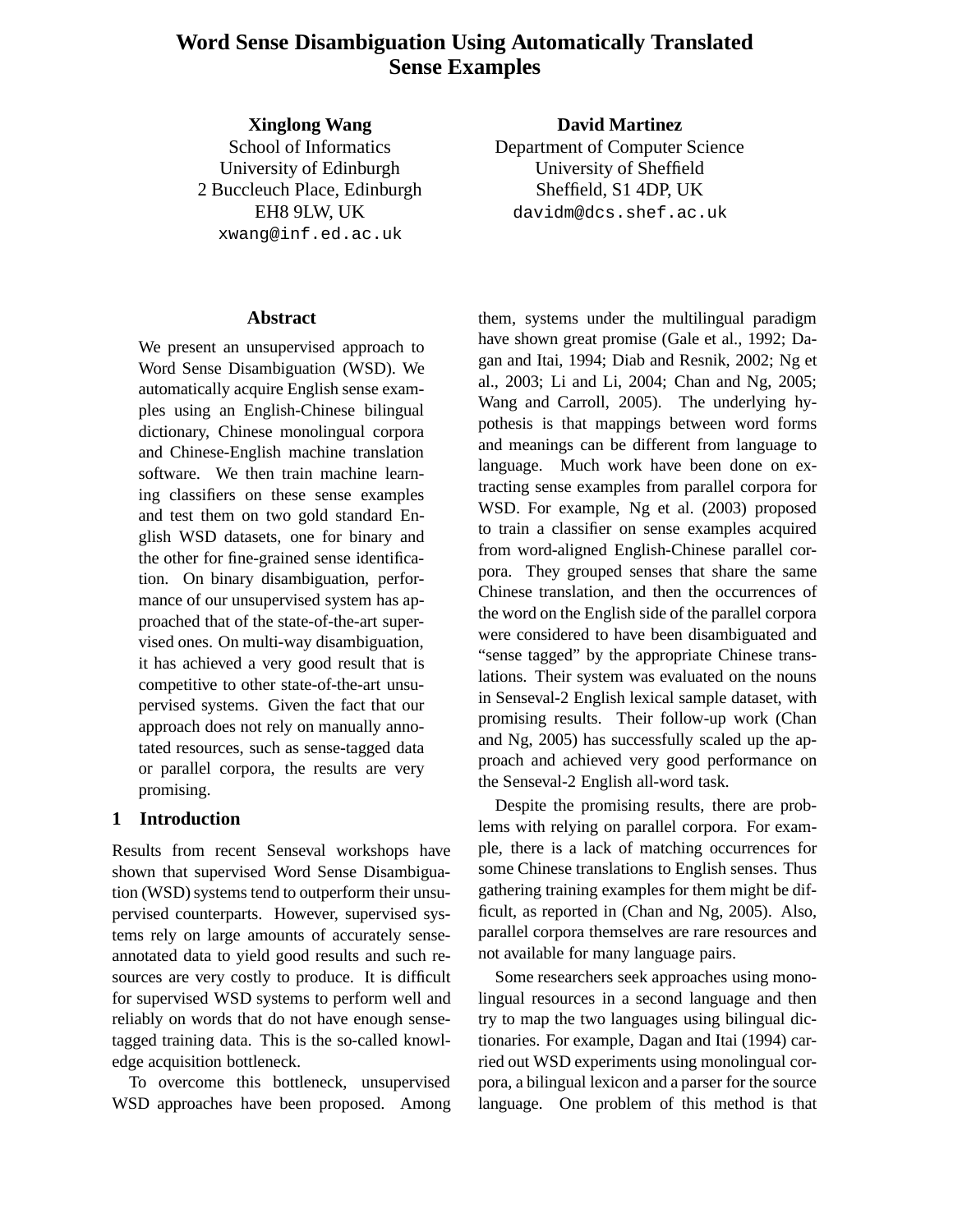for many languages, accurate parsers do not exist. Wang and Carroll (2005) proposed to use monolingual corpora and bilingual dictionaries to automatically acquire sense examples. Their system was unsupervised and achieved very promising results on the Senseval-2 lexical sample dataset. Their system also has better portability, i.e., it runs on any language pair as long as a bilingual dictionary is available. However, sense examples acquired using the dictionary-based word-by-word translation can only provide "bag-of-words" features. Many other features useful for machine learning (ML) algorithms, such as the ordering of words, part-of-speech (POS), bigrams, etc., have been lost. It could be more interesting to translate Chinese text snippets using machine translation (MT) software, which would provide richer contextual information that might be useful for WSD learners. Although MT systems themselves are expensive to build, once they are available, they can be used repeatedly to automatically generate as much data as we want. This is an advantage over relying on other expensive resources such as manually sense-tagged data and parallel copora, which are limited in size and producing additional data normally involves further costly investments.

We carried out experiments on acquiring sense examples using both MT software and a bilingual dictionary. When we had the two sets of sense examples ready, we trained a ML classifier on them and then tested them on coarse-grained and finegrained gold standard WSD datasets, respectively. We found that on both test datasets the classifier using MT translated sense examples outperformed the one using those translated by a dictionary, given the same amount of training examples used on each word sense. This confirms our assumption that a richer feature set, although from a noisy data source, such as machine translated text, might help ML algorithms. In addition, both systems performed very well comparing to other state-of-the-art WSD systems. As we expected, our system is particularly good on coarse-grained disambiguation. Being an unsupervised approach, it achieved a performance competitive to state-ofthe-art supervised systems.

This paper is organised as follows: Section 2 revisits the process of acquiring sense examples proposed in (Wang and Carroll, 2005) and then describes our adapted approach. Section 3 outlines resources, the ML algorithm and evaluation metrics that we used. Section 4 and Section 5 detail experiments we carried out on gold standard datasets. We also report our results and error analysis. Finally, Section 6 concludes the paper and draws future directions.

# **2 Acquisition of Sense Examples**

Wang and Carroll (2005) proposed an automatic approach to acquire sense examples from large amount of Chinese text and English-Chinese and Chinese-English dictionaries. The acquisition process is summarised as follows:

- 1. Translate an English ambiguous word  $w$  to Chinese, using an English-Chinese lexicon. Given the assumption that mappings between words and senses are different between English and Chinese, each sense  $s_i$  of  $w$  maps to a distinct Chinese word. At the end of this step, we have produced a set  $C$ , which consists of Chinese words  $\{c_1, c_2, ..., c_n\}$ , where  $c_i$  is the translation corresponding to sense  $s_i$  of w, and n is the number of senses that  $w$  has.
- 2. Query large Chinese corpora or/and a search engine using each element in C. For each  $c_i$  in C, we collect the text snippets retrieved and construct a Chinese corpus.
- 3. Word-segment these Chinese text snippets.
- 4. Use an electronic Chinese-English lexicon to translate the Chinese corpora constructed word by word to English.

This process can be completely automatic and unsupervised. However, in order to compare the performance against other WSD systems, one needs to map senses in the bilingual dictionary to those used by gold standard datasets, which are often from WordNet (Fellbaum, 1998). This step is inevitable unless we use senses in the bilingual dictionary as gold standard. Fortunately, the mapping process only takes a very short time<sup>1</sup>, comparing to the effort that it would take to manually sense annotate training examples. At the end of the acquisition process, for each sense  $s_i$  of an ambiguous word  $w$ , we have a large set of English contexts. Note that a context is represented by a bag of words only. We mimicked this process and built a set of sense examples.

To obtain a richer set of features, we adapted the above process and carried out another acquisition experiment. When translating Chinese text snippets to English in the 4th step, we used MT software instead of a bilingual dictionary. The intuition is that although machine translated text contains noise, features like word ordering, POS tags

 ${}^{1}$ A similar process took 15 minutes per noun as reported in (Chan and Ng, 2005), and about an hour for 20 nouns as reported in (Wang and Carroll, 2005).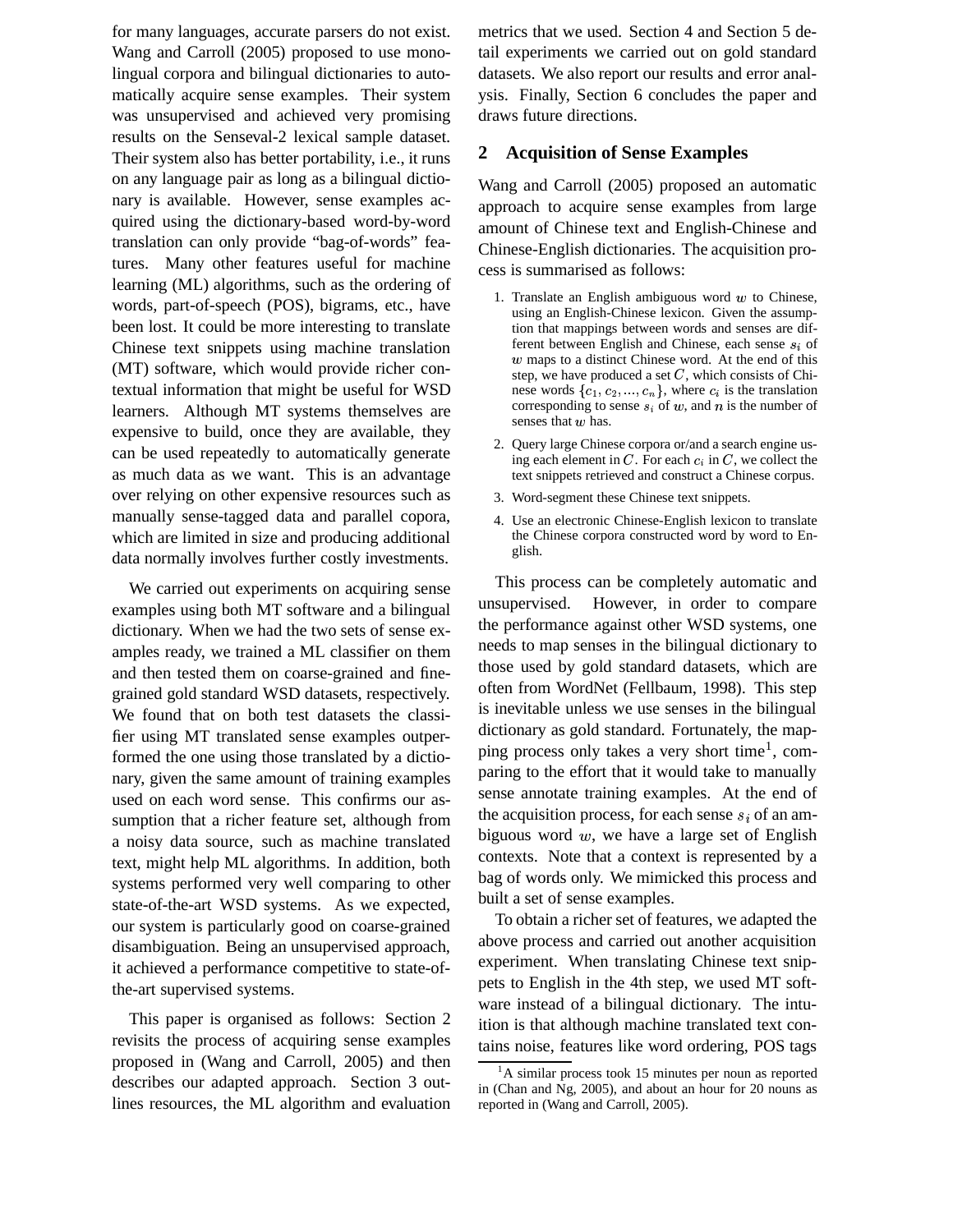

Figure 1:Adapted process of automatic acquisition of sense examples. For simplicity, assume  $w$  has two senses.

and bigrams/trigrams may still be of some use for ML classifiers. In this approach, the 3rd step can be omitted, since MT software should be able to take care of segmentation. Figure 1 illustrates our adapted acquisition process.

As described above, we prepared two sets of training examples for each English word sense to disambiguate: one set was translated word-byword by looking up a bilingual dictionary, as proposed in (Wang and Carroll, 2005), and the other translated using MT software. In detail, we first mapped senses of ambiguous words, as defined in the gold-standard TWA (Mihalcea, 2003) and Senseval-3 lexical sample (Mihalcea et al., 2004) datasets (which we use for evaluation) onto their corresponding Chinese translations. We did this by looking up an English-Chinese dictionary *PowerWord 2002*<sup>2</sup> . This mapping process involved human intervention, but it only took an annotator (fluent speaker in both Chinese and English) 4 hours. Since some Chinese translations are also ambiguous, which may affect WSD performance, the annotator was asked to select the Chinese words that are relatively unambiguous (or ideally monosemous) in Chinese for the target word senses, when it was possible. Sometimes multiple senses of an English word can map to the same Chinese word, according to the English-Chinese dictionary. In such cases, the annotator was advised to try to capture the subtle difference between these English word senses and then to select different Chinese translations for them, using his knowledge on the languages. Then, using the translations as queries, we retrieved as many text snippets as possible from *the Chinese Gigaword Corpus*. For efficiency purposes, we randomly chose maximumly 200 text snippets for each sense, when acquiring data for nouns and adjectives from Senseval-3 lexical sample dataset. The length of the snippets was set to 400 Chinese characters.

From here we prepared two sets of sense examples differently. For the approach of dictionarybased translation, we segmented all text snippets, using the application *ICTCLAS*<sup>3</sup>. After the segmentor marked all word boundaries, the system automatically translated the text snippets word by word using the electronic *LDC Mandarin-English Translation Lexicon 3.0*. All possible translations of each word were included. As expected, the lexicon does not cover all Chinese words. We simply discarded those Chinese words that do not have an entry in this lexicon. We also discarded those Chinese words with multiword English translations. Finally we got a set of sense examples for each sense. Note that a sense example produced here is simply a bag of words without ordering.

We prepared the other set of sense examples by translating text snippets with the MT software *Systran Standard*, where each example contains much richer features that potentially can be exploited by ML algorithms.

#### **3 Experimental Settings**

#### **3.1 Training**

We applied the Vector Space Model (VSM) algorithm on the two different kinds of sense examples (i.e., dictionary translated ones vs. MT software translated ones), as it has been shown to perform well with the features described below (Agirre and Martinez, 2004a). In VSM, we represent each context as a vector, where each feature has an 1 or 0 value to indicate its occurrence or absence. For each sense in training, a centroid vector is obtained, and these centroids are compared to the vectors that represent test examples, by means of the cosine similarity function. The closest centroid assigns its sense to the test example.

For the sense examples translated by MT software, we analysed the sentences using different

<sup>&</sup>lt;sup>2</sup>PowerWord is a commercial electronic dictionary application. There is a free online version at: http://cb.kingsoft.com.

<sup>&</sup>lt;sup>3</sup>See: http://mtgroup.ict.ac.cn/~zhp/ICTCLAS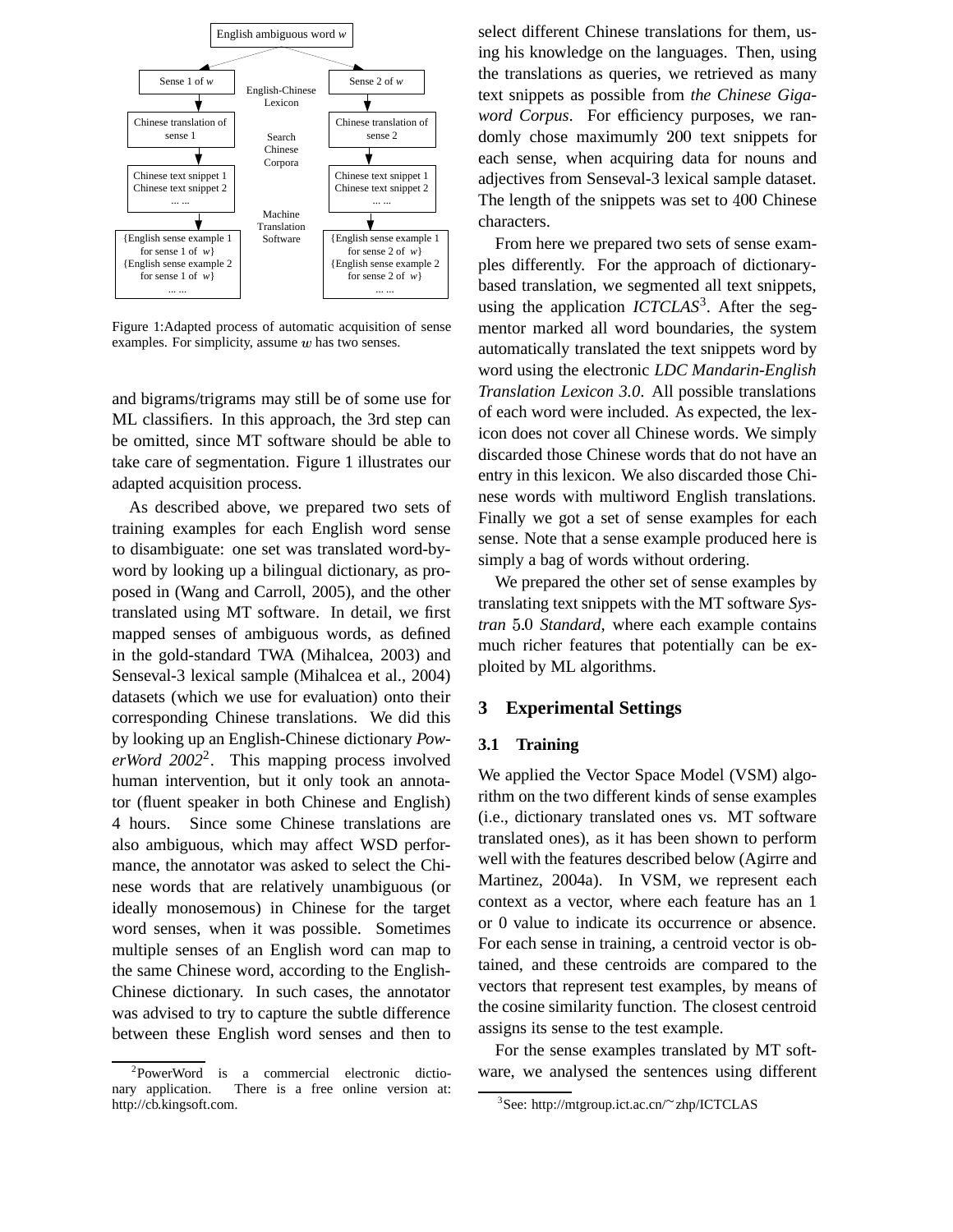tools and extracted relevant features. We applied stemming and POS tagging, using the fnTBL toolkit (Ngai and Florian, 2001), as well as shallow parsing<sup>4</sup>. Then we extracted the following types of topical and domain features<sup>5</sup>, which were then fed to the VSM machine learner:

- Topical features: we extracted lemmas of the content words in two windows around the target word: the whole context and a  $\pm 4$  word window. We also obtained salient bigrams in the context, with the methods and the software described in (Pedersen, 2001). We included another feature type, which match the closest words (for each POS and in both directions) to the target word (e.g. *LEFT NOUN "dog"* or *LEFT VERB "eat"*).
- Domain features: The "WordNet Domains" resource was used to identify the most relevant domains in the context. Following the relevance formula presented in (Magnini and Cavagliá, 2000), we defined two feature types: (1) the most relevant domain, and (2) a list of domains above a threshold<sup>6</sup>.

For the dictionary-translated sense examples, we simply used bags of words as features.

#### **3.2 Evaluation**

We evaluated our WSD classifier on both coarse-grained and fine-grained datasets. For coarse-grained WSD evaluation, we used TWA dataset (Mihalcea, 2003), which is a binarily sense-tagged corpus drawn from the British National Corpus (BNC), for 6 nouns. For finegrained evaluation, we used Senseval-3 English lexical sample dataset (Mihalcea et al., 2004), which comprises 7,860 sense-tagged instances for training and 3,944 for testing, on 57 words (nouns, verbs and adjectives). The examples were mainly drawn from BNC. WordNet  $1.7.1<sup>7</sup>$  was used as sense inventory for nouns and adjectives, and *Wordsmyth*<sup>8</sup> for verbs. We only evaluated our WSD systems on nouns and adjectives.

We also used the SemCor corpus (Miller et al., 1993) for tuning our relative-threshold heuristic. It contains a number of texts, mainly from the Brown Corpus, comprising about 200,000 words, where all content words have been manually tagged with senses from WordNet.

Throughout the paper we will use the concepts of precision and recall to measure the performance of WSD systems, where precision refers to the ratio of correct answers to the total number of answers given by the system, and recall indicates the ratio of correct answers to the total number of instances. Our ML systems attempt every instance and always give a unique answer, and hence precision equals to recall. When comparing with other systems that participated in Senseval-3 in Table 7, both recall and precision are shown. When POS and overall averages are given, they are calculated by micro-averaging the number of examples per word.

## **4 Experiments on TWA dataset**

First we trained a VSM classifier on the sense examples translated with the *Systran* MT software (we use notion "MT-based approach" to refer to this process), and then tested it on the TWA test dataset. We tried two combinations of features: one only used topical features and the other used the whole feature set (i.e., topical and domain features). Table 1 summarises the sizes of the training/test data, the Most Frequent Sense (MFS) baseline and performances when applying the two different feature combinations. We can see that best results were obtained when using all the features. It also shows that both our systems achieved a significant improvement over the MFS baseline. Therefore, in the subsequent WSD experiments following the MT-based approach, we decided to use the entire feature set. To compare the machine-translated sense examples with the ones translated word-by-word, we then trained the same VSM classifier on the examples translated with a bilingual dictionary (we use notion "dictionary-based approach" to refer to this process) and evaluated it on the same test dataset. Table 2 shows results of the dictionarybased approach and the MT-based approach. For comparison, we include results from another system (Mihalcea, 2003), which uses monosemous relatives to automatically acquire sense examples. The right-most column shows results of a 10-fold

<sup>4</sup>This software was kindly provided by David Yarowsky's group at Johns Hopkins University.

<sup>&</sup>lt;sup>5</sup>Preliminary experiments using local features (bigrams and trigrams) showed low performance, which was expected because of noise in the automatically acquired data.

<sup>6</sup>This software was kindly provided by Gerard Escudero's group at Universitat Politecnica de Catalunya. The threshold was set in previous work.

<sup>7</sup> http://wordnet.princeton.edu

<sup>8</sup> http://www.wordsmyth.net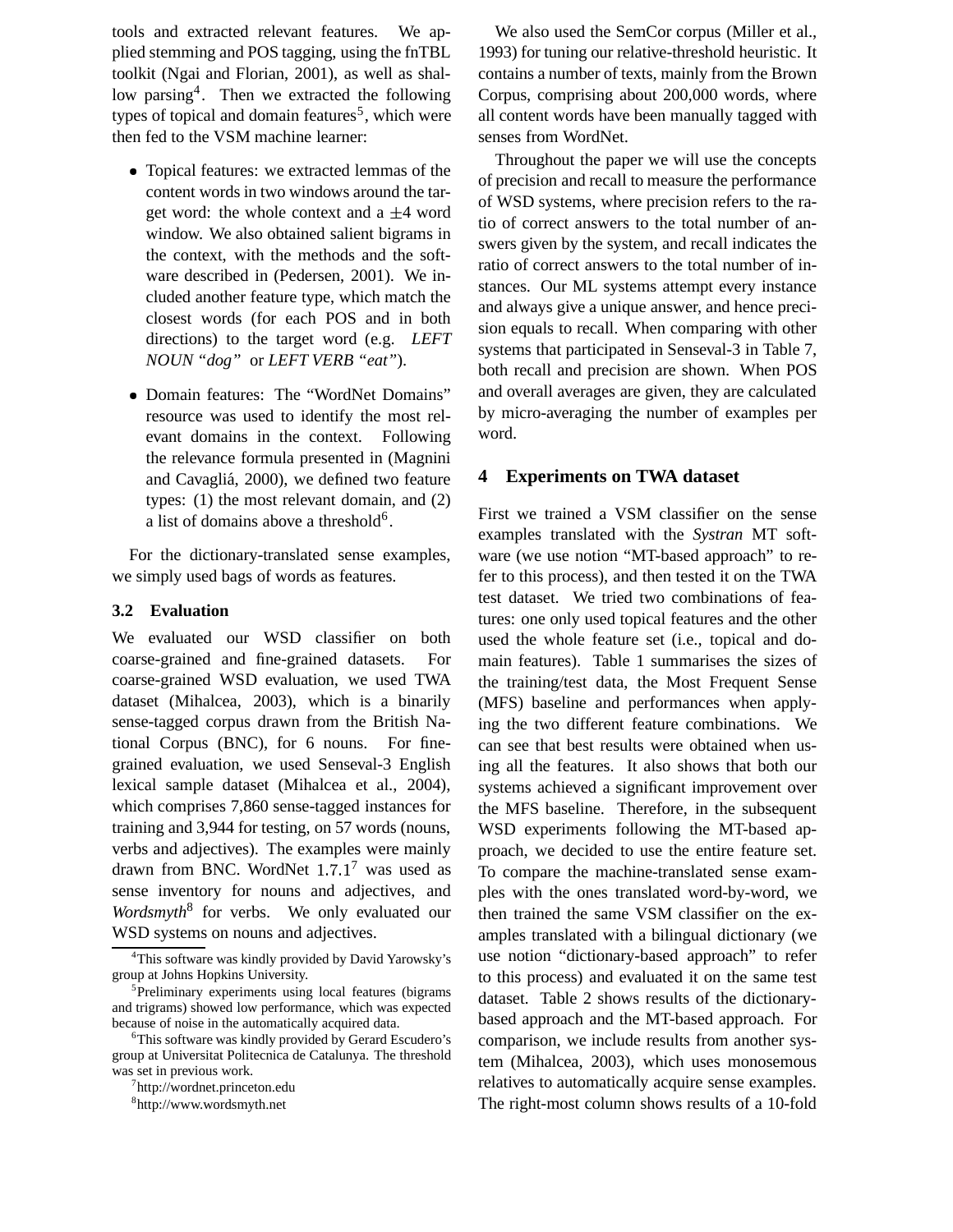| Word    | Train ex. | Test ex. | MFS  | Topical | All  |
|---------|-----------|----------|------|---------|------|
| bass    | 3,201     | 107      | 90.7 | 92.5    | 93.5 |
| crane   | 3,656     | 95       | 74.7 | 84.2    | 83.2 |
| motion  | 2,821     | 201      | 70.1 | 78.6    | 84.6 |
| palm    | 1,220     | 201      | 71.1 | 82.6    | 85.1 |
| plant   | 4,183     | 188      | 54.4 | 76.6    | 76.6 |
| tank    | 3,898     | 201      | 62.7 | 79.1    | 77.1 |
| Overall | 18,979    | 993      | 70.6 | 81.1    | 82.5 |

Table 1:Recall(%) of the VSM classifier trained on the MTtranslated sense examples, with different sets of features. The MFS baseline(%) and the number of training and test examples are also shown.

|         | (Mihalcea, | Dictionary- | MT-   | Hand-  |
|---------|------------|-------------|-------|--------|
| Word    | 2003)      | based       | based | tagged |
| bass    | 92.5       | 91.6        | 93.5  | 90.7   |
| crane   | 71.6       | 74.5        | 83.2  | 81.1   |
| motion  | 75.6       | 72.6        | 84.6  | 93.0   |
| palm    | 80.6       | 81.1        | 85.1  | 87.6   |
| plant   | 69.1       | 51.6        | 76.6  | 87.2   |
| tank    | 63.7       | 66.7        | 77.1  | 84.1   |
| Overall | 76.6       | 71.3        | 82.5  | 87.6   |

Table 2:Recall(%) on TWA dataset for 3 unsupervised systems and a supervised cross-validation on test data.

cross-validation on the TWA data, which indicates the score that a supervised system would attain, taking additional advantage that the examples for training and test are drawn from the same corpus.

We can see that our MT-based approach has achieved significantly better recall than the other two automatic methods. Besides, the results of our unsupervised system are approaching the performance achieved with hand-tagged data. It is worth mentioning that Mihalcea (2003) applied a similar supervised cross-validation method on this dataset that scored 83.35%, very close to our unsupervised system<sup>9</sup>. Thus, we can conclude that the MT-based system is able to reach the best performance reported on this dataset for an unsupervised system.

### **5 Experiments on Senseval-3**

In this section we describe the experiments carried out on the Senseval-3 lexical sample dataset. First, we introduce a heuristic method to deal with the problem of fine-grainedness of WordNet senses. The remaining two subsections will be devoted to the experiments of the baseline system and the contribution of the heuristic to the final system.

|                | Remove        | Remove        | $Sn.-Tk.$ |
|----------------|---------------|---------------|-----------|
| Threshold      | <b>Senses</b> | <b>Tokens</b> | ratio     |
| $\overline{4}$ | 7,669(40.6)   | 11,154(15.9)  | 2.55      |
| 5              | 9,759(51.6)   | 15,516(22.1)  | 2.34      |
| 6              | 11,341 (60.0) | 18,827 (26.8) | 2.24      |
|                | 12,569 (66.5) | 21,775 (31.0) | 2.14      |
| 8              | 13,553 (71.7) | 24,224 (34.5) | 2.08      |
| 9              | 14,376 (76.0) | 27,332 (38.9) | 1.95      |
| 10             | 14,914 (78.9) | 29,418 (41.9) | 1.88      |

Table 3:Sense filtering by relative-threshold on SemCor. For each threshold the number of removed senses/tokens and ambiguity are shown.

# **5.1 Unsupervised methods on fine-grained senses**

When applying unsupervised WSD algorithms to fine-grained word senses, senses that rarely occur in texts often cause problems, as these cases are difficult to detect without relying on hand-tagged data. This is why many WSD systems use sensetagged corpora such as SemCor to discard or penalise low-frequency senses.

For our work, we did not want to rely on handtagged corpora, and we devised a method to detect low-frequency senses and to remove them before using our translation-based approach. The method is based on the hypothesis that word senses that have few close relatives (synonyms, hypernyms, and hyponyms) tend to have low frequency in corpora. We collected all the close relatives to the target senses, according to WordNet, and then removed all the senses that did not have a number of relatives above a given threshold. We used this method on nouns, as the WordNet hierarchy is more developed for them.

First, we observed the effect of sense removal in the SemCor corpus. For all the polysemous nouns, we applied different thresholds (4-10 relatives) and measured the percentage of senses and SemCor tokens that were removed. Our goal was to remove as many senses as we could, while keeping as many tokens as possible. Table 3 shows the results of the process on all  $5,438$  polysemous nouns in SemCor for a total of 18,912 senses and 70,238 tokens. The average number of senses per token initially is  $3.47$ .

For the lowest threshold (4) we can see that we are able to remove a large number of senses from consideration (40%), keeping 85% of the tokens in SemCor. Higher thresholds can remove more senses, but it forces us to discard more valid tokens. In Table 3, the best ratios are given by lower thresholds, suggesting that conservative ap-

<sup>&</sup>lt;sup>9</sup>The main difference to our hand-tagged evaluation, apart from the ML algorithm, is that we did not remove the bias from the "one sense per discourse" factor, as she did.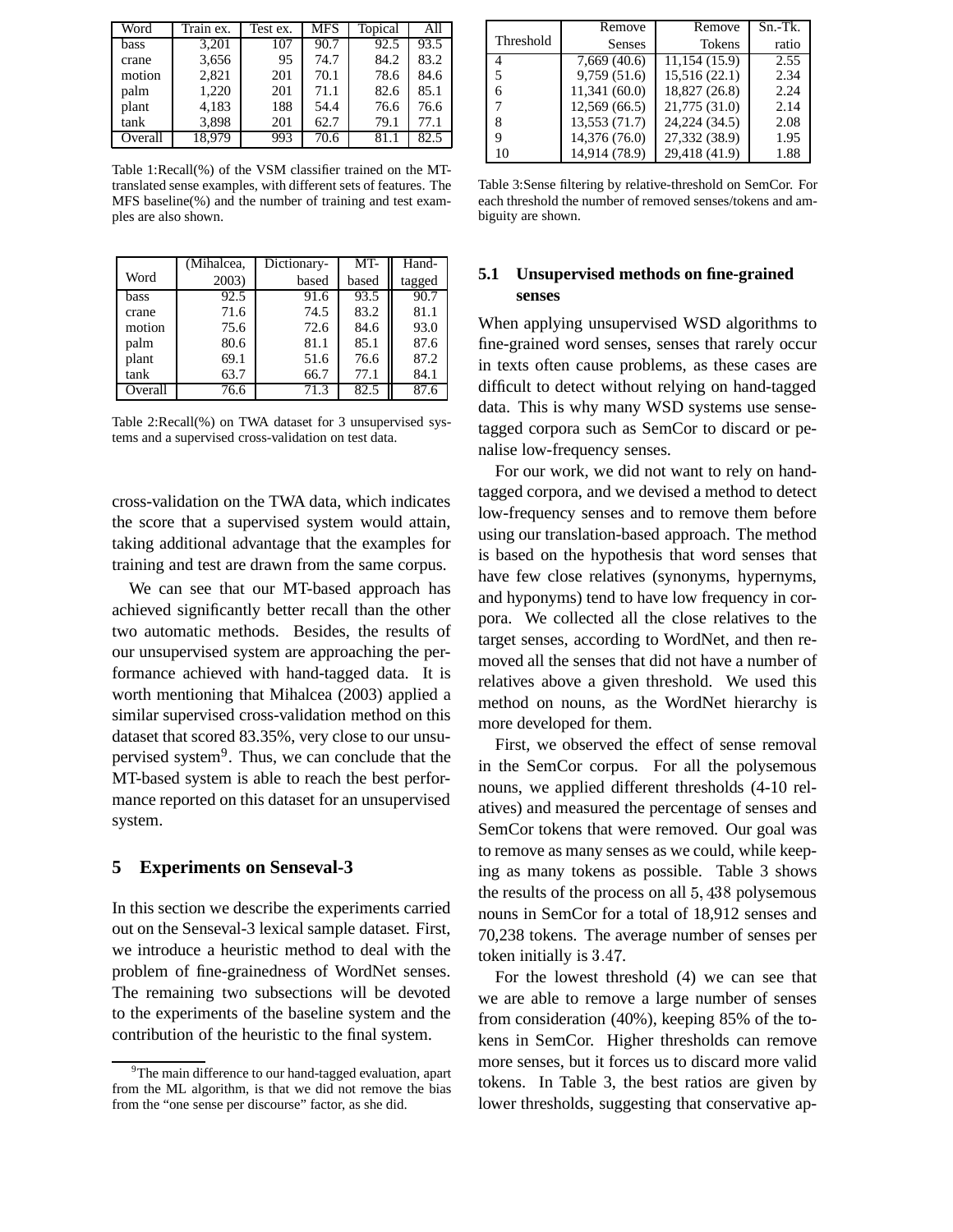proaches would be better. However, we have to take into account that unsupervised state-of-theart WSD methods on fine-grained senses perform below 50% recall on this dataset<sup>10</sup>, and therefore an approach that is more aggressive may be worth trying.

We applied this heuristic method in our experiments and decided to measure the effect of the threshold parameter by relying on SemCor and the Senseval-3 training data. Thus, we tested the MTbased system for different threshold values, removing the senses for consideration when the relative number was below the threshold. The results of the experiments using this technique will be described in Section 5.3.

## **5.2 Baseline system**

We performed experiments on Senseval-3 test data with both MT-based and dictionary-based approaches. We show the results for nouns and adjectives in Table 4, together with the MFS baseline (obtained from the Senseval-3 lexical sample training data). We can see that the results are similar for nouns, while for adjectives the MTbased system achieves significantly better recall. Overall, the performance was much lower than our previous 2-way disambiguation. The system also ranks below the MFS baseline.

One of the main reasons for the low performance was that senses with few examples in the test data are over-represented in training. This is because we trained the classifiers on equal number of maximumly 200 sense examples for every sense, no matter how rarely a sense actually occurs in real text. As we explained in the previous section, this problem could be alleviated for nouns by using the relative-based heuristics. We only implemented the MT-based approach for the rest of the experiments, as it performed better than the dictionary-based one.

#### **5.3 Relative threshold**

In this section we explored the contribution of the relative-based threshold to the system. We tested the system only on nouns. In order to tune the threshold parameter, we first applied the method on SemCor and the Senseval-3 training data. We used hand-tagged corpora from two different sources to see whether the method was

|              | Test |            | Dictionary- | MT-   |
|--------------|------|------------|-------------|-------|
| Word         | Ex.  | <b>MFS</b> | based       | based |
| <b>Nouns</b> | 1807 | 54.23      | 40.07       | 40.73 |
| Adis         | 159  | 49.69      | 15.74       | 23.29 |
| Overall      | 1966 | 53.86      | 38.10       | 39.32 |

Table 4:Averaged recall(%) for the dictionary-based and MTbased methods in Senseval-3 lexical-sample data. The MFS baseline(%) and the number of testing examples are also shown.

|           | Avg. test |            |        |
|-----------|-----------|------------|--------|
| Threshold | ambiguity | Senseval-3 | SemCor |
|           | 5.80      | 40.68      | 30.11  |
| 4         | 3.60      | 40.15      | 32.99  |
| 5         | 3.32      | 39.43      | 32.82  |
| 6         | 2.76      | 40.53      | 34.18  |
| 7         | 2.52      | 43.89      | 35.94  |
| 8         | 2.36      | 46.90      | 39.15  |
| 9         | 2.08      | 45.37      | 38.98  |
| 10        | 1.88      | 48.62      | 46.16  |
| 11        | 1.80      | 48.59      | 47.68  |
| 12        | 1.68      | 48.34      | 43.63  |
| 13        | 1.40      | 47.23      | 45.31  |
| 14        | 1.28      | 44.32      | 42.05  |

Table 5:Average ambiguity and recall(%) for the relativebased threshold on Senseval-3 training data and SemCor (for nouns only). Best results shown in bold.

generic enough to be applied on unseen test data. Note also that we used this experiment to define a general threshold for the heuristic, instead of optimising it for different words. Once the threshold is fixed, it will be used for all target words.

The results of the MT-based system applying threshold values from 4 to 14 are given in Table 5. We can see clearly that the algorithm benefits from the heuristic, specially when ambiguity is reduced to around 2 senses in average. Also observe that the contribution of the threshold is quite similar for SemCor and Senseval-3 training data. From this table, we chose 11 as threshold value for the test data, as it obtained the best performance on SemCor.

Thus, we performed a single run of the algorithm on the test data applying the chosen threshold. The performance for all nouns is given in Table 6. We can see that the recall has increased significantly, and is now closer to the MFS baseline, which is a very hard baseline for unsupervised systems (McCarthy et al., 2004). Still, the performance is significantly lower than the score achieved by supervised systems, which can reach above 72% recall (Mihalcea et al., 2004). Some of the reasons for the gap are the following:

The acquisition process: problems can arise

<sup>&</sup>lt;sup>10</sup>Best score in Senseval-3 for nouns without SemCor or hand-tagged data: 47.5% recall (figure obtained from http://www.senseval.org).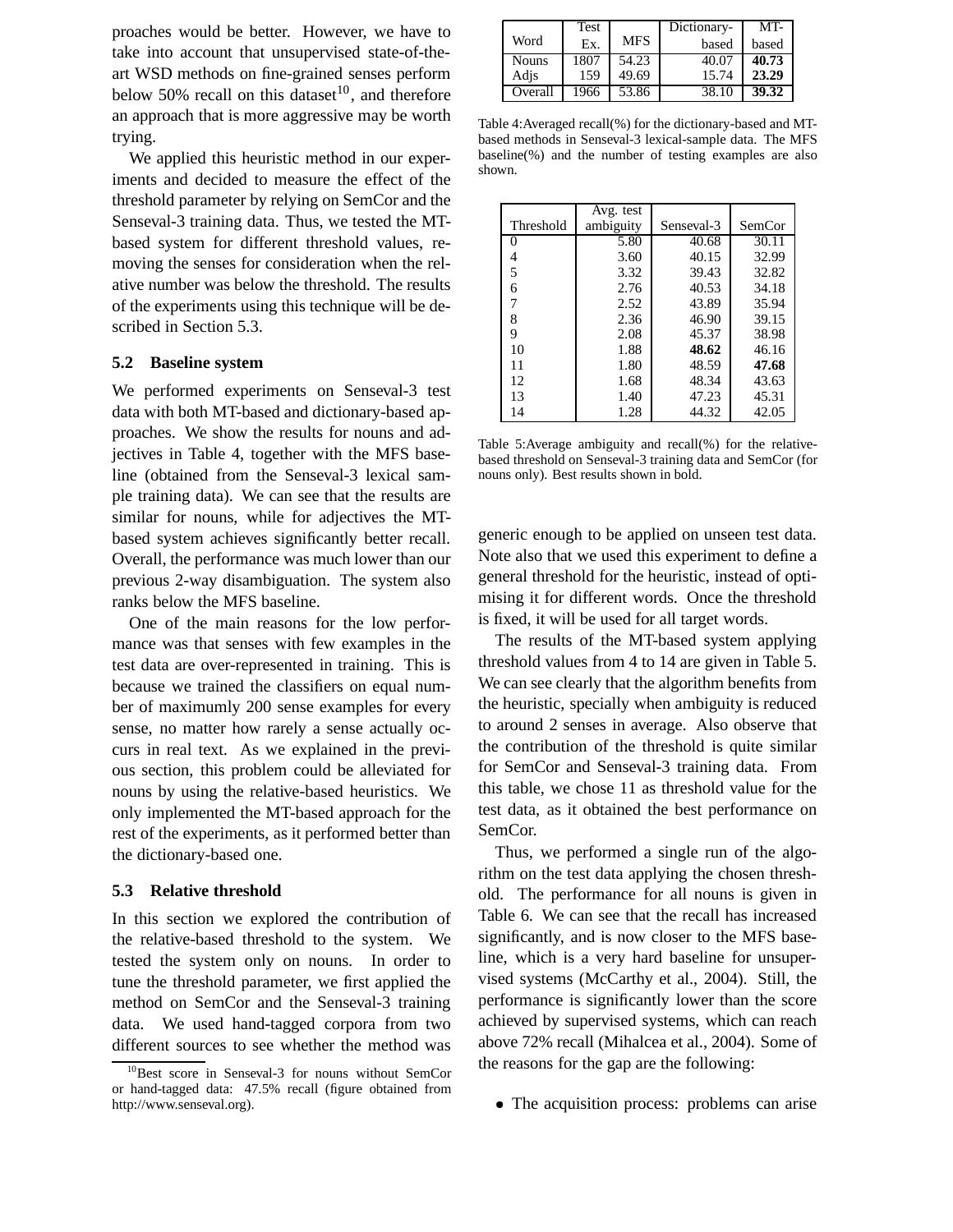| Word         | Test Ex. | <b>MFS</b>         | Our System |
|--------------|----------|--------------------|------------|
| argument     | 111      | 51.40              | 45.90      |
| arm          | 133      | 82.00              | 85.70      |
| atmosphere   | 81       | 66.70              | 35.80      |
| audience     | 100      | 67.00              | 67.00      |
| bank         | 132      | 67.40              | 67.40      |
| degree       | 128      | 60.90              | 60.90      |
| difference   | 114      | 40.40              | 40.40      |
| difficulty   | 23       | 17.40              | 39.10      |
| disc         | 100      | 38.00              | 27.00      |
| image        | 74       | 36.50              | 17.60      |
| interest     | 93       | 41.90              | 11.80      |
| judgment     | 32       | 28.10              | 40.60      |
| organization | 56       | 73.20              | 19.60      |
| paper        | 117      | 25.60              | 37.60      |
| party        | 116      | 62.10              | 52.60      |
| performance  | 87       | 26.40              | 26.40      |
| plan         | 84       | 82.10              | 82.10      |
| shelter      | 98       | 44.90              | 39.80      |
| sort         | 96       | 65.60              | 65.60      |
| source       | 32       | 65.60              | 65.60      |
| Overall      | 1807     | $\overline{54.23}$ | 48.58      |

Table 6:Final results(%) for all nouns in Senseval-3 test data. Together with the number of test examples and MFS base $line(\%).$ 

from ambiguous Chinese words, and the acquired examples can contain noise generated by the MT software.

- Distribution of fine-grained senses: As we have seen, it is difficult to detect rare senses for unsupervised methods, while supervised systems can simply rely on frequency of senses.
- Lack of local context: Our system does not benefit from local bigrams and trigrams, which for supervised systems are one of the best sources of knowledge.

# **5.4 Comparison with Senseval-3 unsupervised systems**

Finally, we compared the performance of our system with other unsupervised systems in the Senseval-3 lexical-sample competition. We evaluated these systems for nouns, using the outputs provided by the organisation $11$ , and focusing on the systems that are considered unsupervised. However, we noticed that most of these systems used the information of SemCor frequency, or even Senseval-3 examples in their models. Thus, we classified the systems depending on whether they used SemCor frequencies (Sc), Senseval-3 examples (S-3), or did not (Unsup.). This is an

| System               | <b>Type</b> | Prec. | Recall |
|----------------------|-------------|-------|--------|
| wsdiit               | $S-3$       | 67.96 | 67.96  |
| Cymfony              | $S-3$       | 57.94 | 57.94  |
| Prob()               | $S-3$       | 55.01 | 54.13  |
| clr04                | Sc.         | 48.86 | 48.75  |
| upv-unige-CIAOSENSO  | Sc          | 53.95 | 48.70  |
| <b>MT-based</b>      | Unsup.      | 48.58 | 48.58  |
| duluth-senserelate   | Unsup.      | 47.48 | 47.48  |
| DFA-Unsup-LS         | Sc          | 46.71 | 46.71  |
| KUNLP.eng.ls         | Sc          | 45.10 | 45.10  |
| DLSI-UA-ls-eng-nosu. | Unsup.      | 20.01 | 16.05  |

Table 7:Comparison of unsupervised S3 systems for nouns (sorted by recall(%)). Our system given in bold.

important distinction, as simply knowing the most frequent sense in hand-tagged data is a big advantage for unsupervised systems (applying the MFS heuristic for nouns in Senseval-3 would achieve 54.2% precision, and 53.0% recall when using SemCor). At this point, we would like to remark that, unlike other systems using Semcor, we have applied it to the minimum extent. Its only contribution has been to indirectly set the threshold for our general heuristic based on WordNet relatives. We are exploring better ways to integrate the relative information in the model.

The results of the Senseval-3 systems are given in Table 7. There are only 2 systems that do not require any hand-tagged data, and our method is able to improve both when using the relative-threshold. The best systems in Senseval-3 benefited from the training examples from the training data, particularly the top-scoring system, which is clearly supervised. The 2nd ranked system requires 10% of the training examples in Senseval-3 to map the clusters that it discovers automatically, and the 3rd simply applies the MFS heuristic.

The remaining systems introduce bias of the SemCor distribution in their models, which clearly helped their performance for each word. Our system is able to obtain a similar performance to the best of those systems without relying on handtagged data. We also evaluated the systems on the coarse-grained sense groups provided by the Senseval-3 organisers. The results in Table 8 show that our system is comparatively better on this coarse-grained disambiguation task.

## **6 Conclusions and Future Work**

We automatically acquired English sense examples for WSD using large Chinese corpora and MT software. We compared our sense examples with those reported in previous work (Wang and Car-

<sup>11</sup>http://www.senseval.org